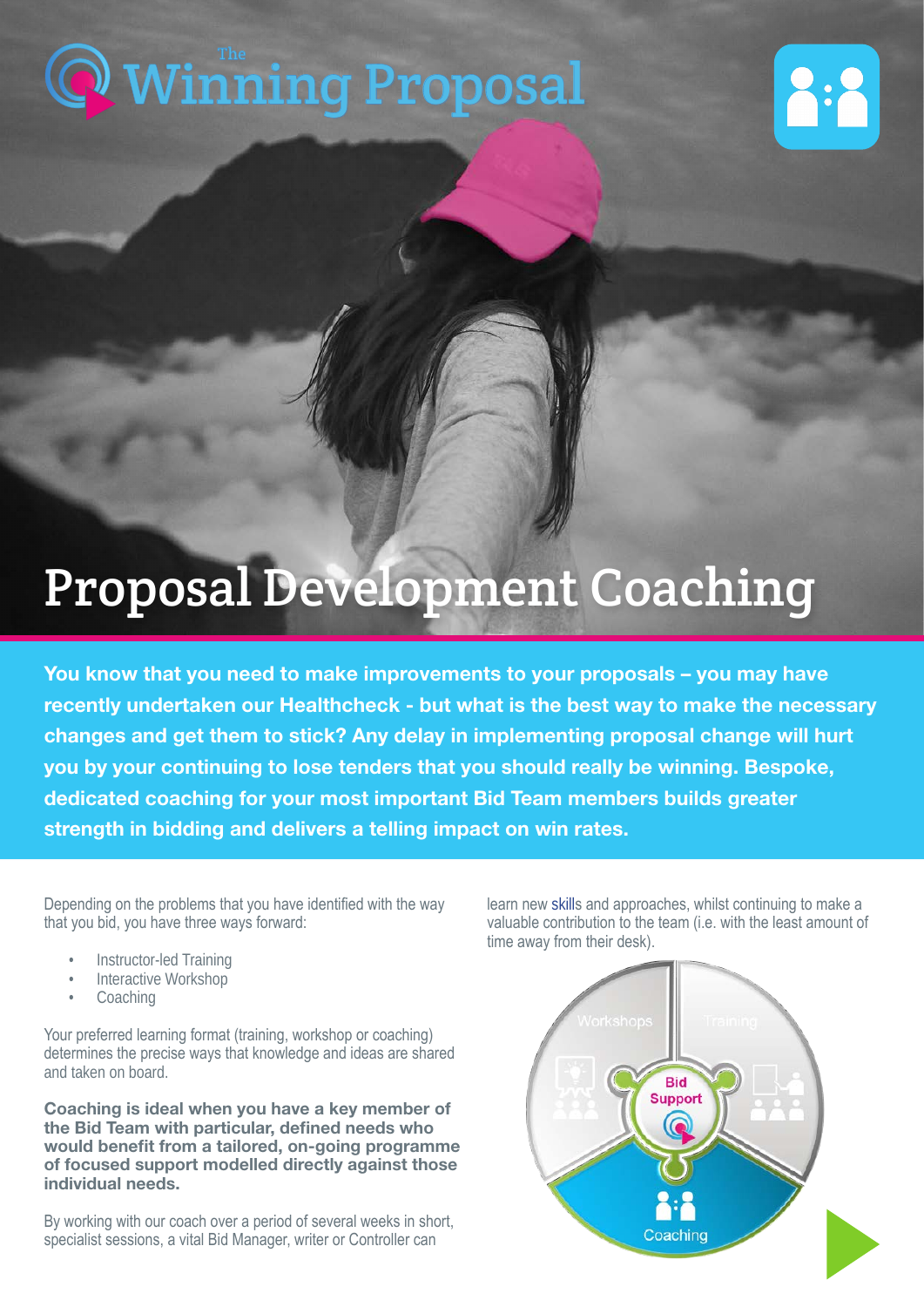

#### Why Coaching might be Best for You

Working with a Coach from the Winning Proposal is the most effective way of helping a single individual (or a pair) really come to grips with issues that are proving most problematic on your journey towards proposal excellence.

Instructor-led training and workshops are great for groups and larger corporate Bid Teams, but you may have identified the need for very specific, targeted interventions that are relevant for only one or two people in your team.

Coaching is the most intimate way of transferring knowledge and skills, and this intimacy is rewarded by those participating in the coaching process approaching it with the greatest respect, responsibility and determination to succeed.

After all, coaching is a rare gift in the work place and it is always taken seriously.

#### The Gift of Coaching

People who have been fortunate to have received specialist coaching and support in the early part of their careers never forget the special attention and learning they received. which translates into greater business effectiveness for their employers over the years that followed.

#### In your case, a dedicated package of coaching sessions will result in improvements in bidding where it really matters most: which means better win rates afterwards.

The proposal development topics that are right for those to be coached, the amount of time dedicated to each topic, the timescale and right sequence of topics are all agreed with you in advance. Frequently, defining the right coaching package emerges as a very natural consequence of discussions following a Healthcheck / Benchmark review.

Whilst coaching inevitably involves some element of teaching, sessions are informal, open and conversational (two way), so that any particularly problematic skill gaps are identified as early in the process as possible, entailing that they can be speedily addressed.

Many of our coaching sessions have a practical focus to "keep it real".

Examples of this practicality include:

- Taking a client brief and drafting a strong Executive **Summary**
- Creating a high level Proposal Project Plan based on a specification
- Drafting a shortlisting presentation based upon a shortlisting interview invitation
- Developing Win Themes using an ITT (Invitation to Tender) document as the start point

All outputs from these hands-on exercises are carefully assessed jointly (coach and coachee).

As well as providing advice during each coaching session and output review, we also create action plans and additional exercises to fully embed new learning and further hone individual skills.

Our most popular Proposal Development coaching modules are shown overleaf.



*Fin Tech, Switzerland*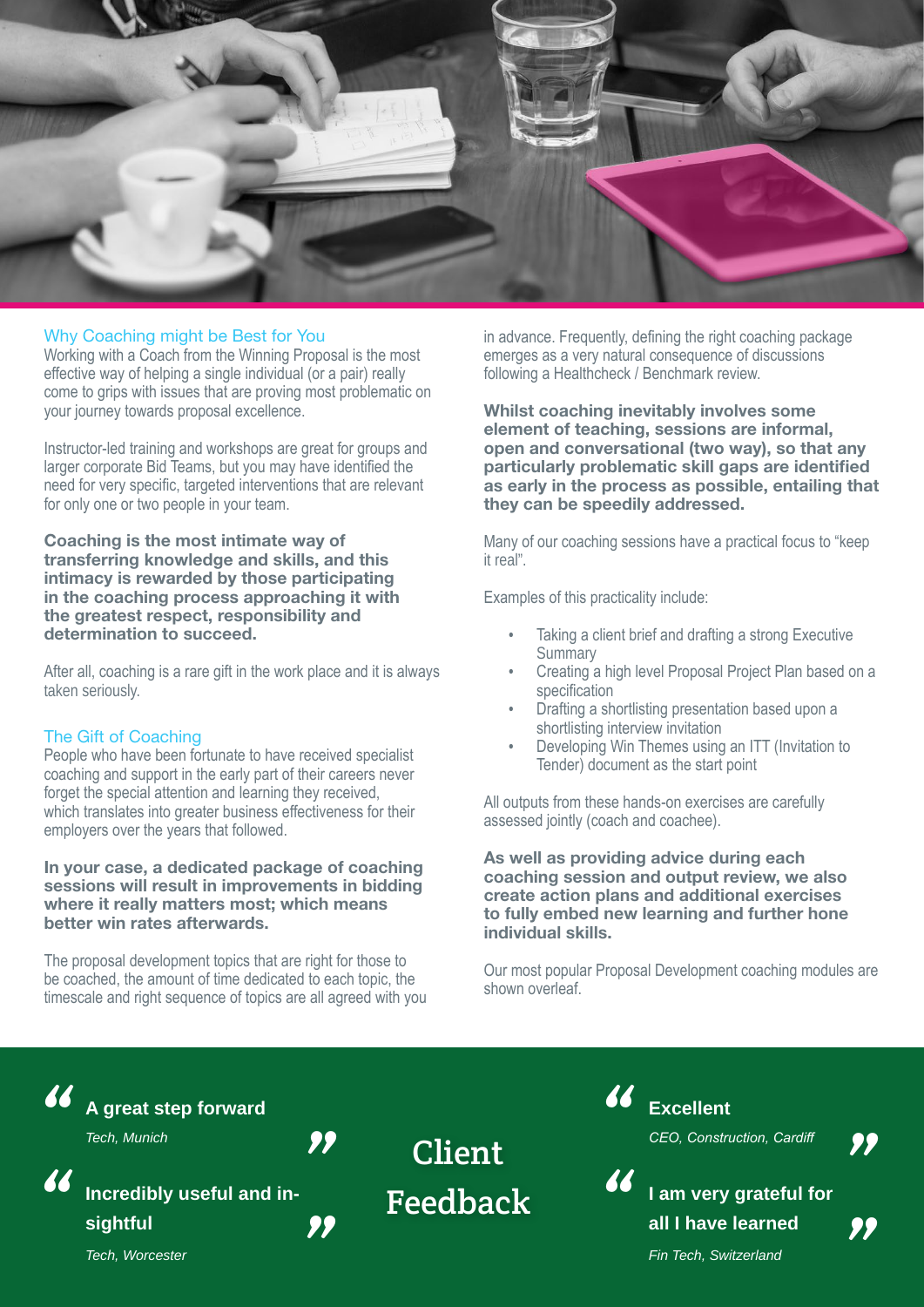As well as providing advice during each coaching session and output review, we also create action plans and additional exercises to fully embed new learning and further hone individual skills.

### The most popular Proposal Development coaching modules include:



Those in Bid Teams who have been fortunate to have received specialist coaching and support in the early part of their careers never forget the special attention and learning they received, which translates into the provision of additional value for their employers over the years that follow.